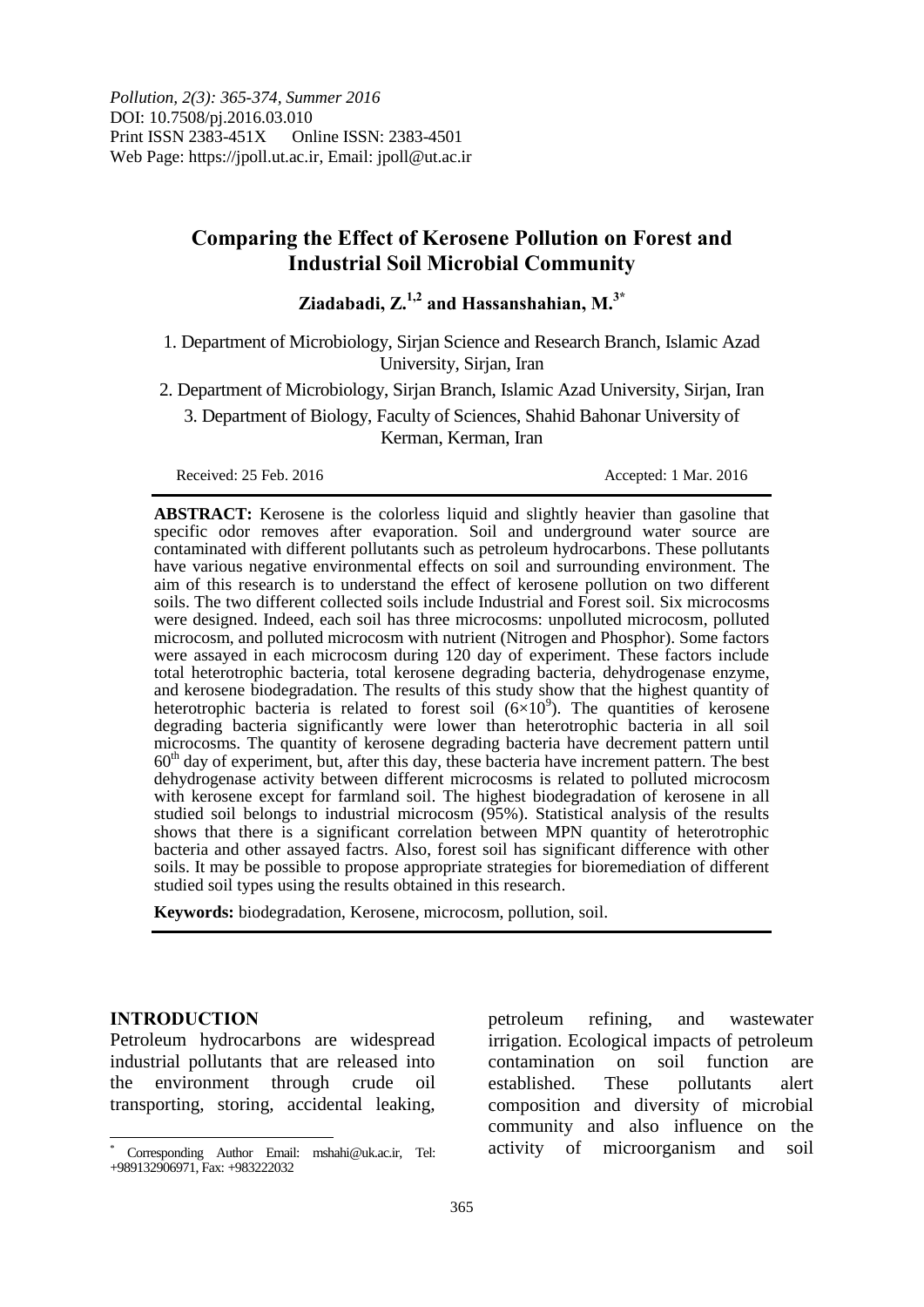enzymes (Zanaroli *et al*., 2010; Nisha *et al*., 2013). On the other hand, soil microbial activities and diversities are sensitive biological and biochemical indicators for the assessment of soil perturbation (Bayat *et al*., 2016).

The behavior of pollutants in the environment is influenced primarily by the nature and amount of the contaminants present and the interaction between chemical, geochemical, and biological factors (Hong *et al*., 2005). Among biological factors, the diversity of microbial species and their metabolic capabilities constitute an important source of bio catalysis (Emtiazi *et al*., 2009). The structure and dynamics of the indigenous microbial communities are major characteristics influencing biodegradation (Hong *et al*., 2005). The degradation of complex pollutant mixtures such as petroleum requires a combination of different bacterial taxa that can degrade a broader spectrum of hydrocarbons than any single bacterial species alone (Hassanshahian *et al*., 2010). Several studies of contaminated sites have shown that the impact of contamination on bacterial communities is dependent on the previous pollution history (Hess *et al*., 1997). Few investigations have been undertaken to assess the impact of petroleum contamination on pristine microbial ecosystems (Mukherji and Vijay, 2002). Consequently, the impacts of petroleum contamination on pristine natural habitats are still poorly understood.

Kerosene, also known as lamp oil, is a combustible hydrocarbon liquid widely used as a fuel in industry and households. Kerosene is a thin, clear liquid formed from hydrocarbons obtained from the fractional distillation of petroleum between 150°C and 275°C, resulting in a mixture with a density of  $0.78-0.81$  g/cm<sup>3</sup> composed of carbon chains that typically contain between 6 and 16 carbon atoms per molecule (Hassanshahian *et al*., 2012a). It is miscible in petroleum solvents but

immiscible in water. Regardless of crude oil source or processing history, kerosene's major components are branched and straight chain alkanes and naphthenes (cycloalkanes), which normally account for at least 70% by volume. Aromatic hydrocarbons in this boiling range, such as alkylbenzenes (single ring) and alkylnaphthalenes (double ring), do not normally exceed 25% by volume of kerosene streams. Olefins are usually not present at more than 5% by volume.

The aim of this research is to study the response of soil microbial community to kerosene contamination. In this study, two types of soil were selected: forest and industrial soil. The response of each soil to kerosene contamination was measured separately. To compare the effect of kerosene contamination with these soils, some microbial and biochemical factors were assayed.

# **METHODOLOGY**

# **Sampling**

Soil samples were collected from two different ecosystems: forest and industrial areas. Forest soil was collected from the Ghaem forest in Kerman province, Iran and industrial soil was collected from Gol Gohar mine in Sirjan, Kerman province, Iran. Sampling was done under sterile conditions. First, 10 cm of soil was removed and about 3 kg of soil was poured into sterile containers. Soil samples were transported to the laboratory on ice and kept at 4˚C until further study (Alef and Nanniper, 1995; Hassanshahian *et al*., 2012b).

# **Set-Up of the Microcosm Systems and Experimental Planning**

Microcosm is small environmental laboratory that is designed for test conditions. Four different microcosms were performed in glass tanks (50 cm long, 10 cm deep, and 25 cm wide). Soils were sieved (<2mm) to remove large particles of shells and then 500 g of sieved soil were used for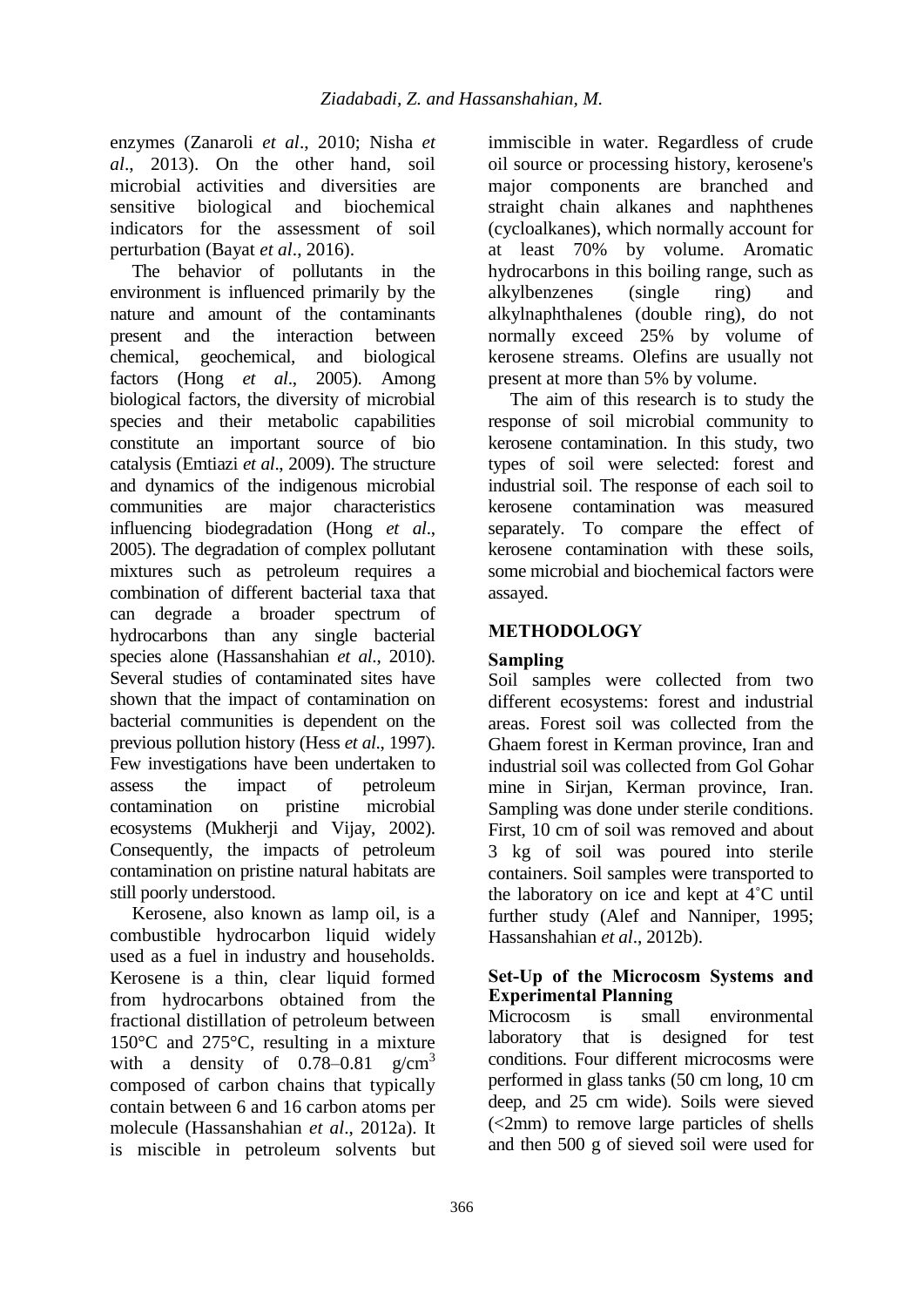each microcosms. Three microcosms' simulated natural and artificially polluted conditions were carried out for each type of soil. In particular, the first microcosm without kerosene contamination was used as control and is indicated as not polluted (FN, IN), the second microcosm was artificially contaminated with kerosene  $(10 \text{ g kg}^{-1})$  and is indicated as polluted (FP, IP), and in the third microcosm inorganic nutrient (nitrogen and phosphorus  $5 g kg^{-1}$ ) were added to soil and also contaminated with kerosene and indicated as polluted soil with nutrient (FNP, INP).

Microcosms were incubated in the dark at 25°C for 120 days. The water content of the microcosms was adjusted and maintained at 60% of its water holding capacity (WHC) during the whole incubation period. Aerobic condition was maintained by mixing of the microcosms' content every day. The soil samples were taken from each microcosm at five times, including Zero time, 30 days, 60 days, 90 days, and 120 days (Ives *et al*., 1996).

## **Enumeration of Heterotrophic and Kerosene Degrading Bacteria in the Soil Microcosm by Serial Dilution Method**

Measurements of bacterial abundance within each type of soil in designed microcosm were performed by serial dilution procedure (Cappello *et al*., 2006). Heterotrophic bacteria in soils were estimated by spreading 100μL of 10-fold diluents on plates of Nutrient Agar medium (NA) and incubating at  $30^{\circ}$ C for 3 days. Also, kerosene degrading bacteria in soils were estimated by spreading 100μL of 10 fold diluents on plates of Bushnell Hass Agar medium (BHA) with kerosene and incubating at 30◦C for 7 days. The results were expressed as CFU·g−1 (Robertson *et al*., 2011).

# **MPN of Heterotrophic and Kerosene Degrading Bacteria**

Total heterotrophic and kerosene degrading bacteria in each microcosm were enumerated by a miniaturized Most Probable Number (MPN) method according to Brown and Braddock (1990). Nutrient Broth (NB) and Bushnell-Hass (BH) media were used for enumeration of total heterotrophic bacteria and kerosene degrading bacteria, respectively. Sterile kerosene (1%) was used as a selective growth substrate for the enumeration of kerosene degrading bacteria. Soil samples were diluted in a saline buffer solution that contained 0.1 % sodium pyrophosphate (pH 7.5). Tenfold serial dilution was performed in microplates that were inoculated by adding 20 µL of each dilution to 1 of the 12 row wells. Kerosene (1%) was applied to the samples as described above. The first row of each plate was served as sterile control. Microplates were incubated at  $20 \pm 1$ °C for 15 days. MPN was carried out as triplicate. MPN counts were performed with the computer program MPN calculator (Wrenn and Venosa, 1996).

# **Measurement of Residual Kerosene in the Microcosm Soils**

The kerosene removal assay in the soil of microcosms was carried out by dissolving the residual kerosene in the soils in dichloromethane (DCM) and reading the optical density of the oil extract against blank (distil water) at 420 nm (Rahman *et al*., 2004).

# **Dehydrogenase Activity in the Microcosm Soils**

Dehydrogenase activity was determined by a colorimetric method using 2, 3, 5 triphenyltetrazolium chloride (TTC, Sigma 298-96-4) as substrate. Soil samples were incubated at 37°C for 24 hours and the reaction product the 1, 3, 5 triphenylformazan (TPF) was extracted by methanol and was quantified by spectrophotometer at 488 nm (Hassanshahian *et al*., 2014).

# **Data Analysis Methods**

The results of all factors examined in each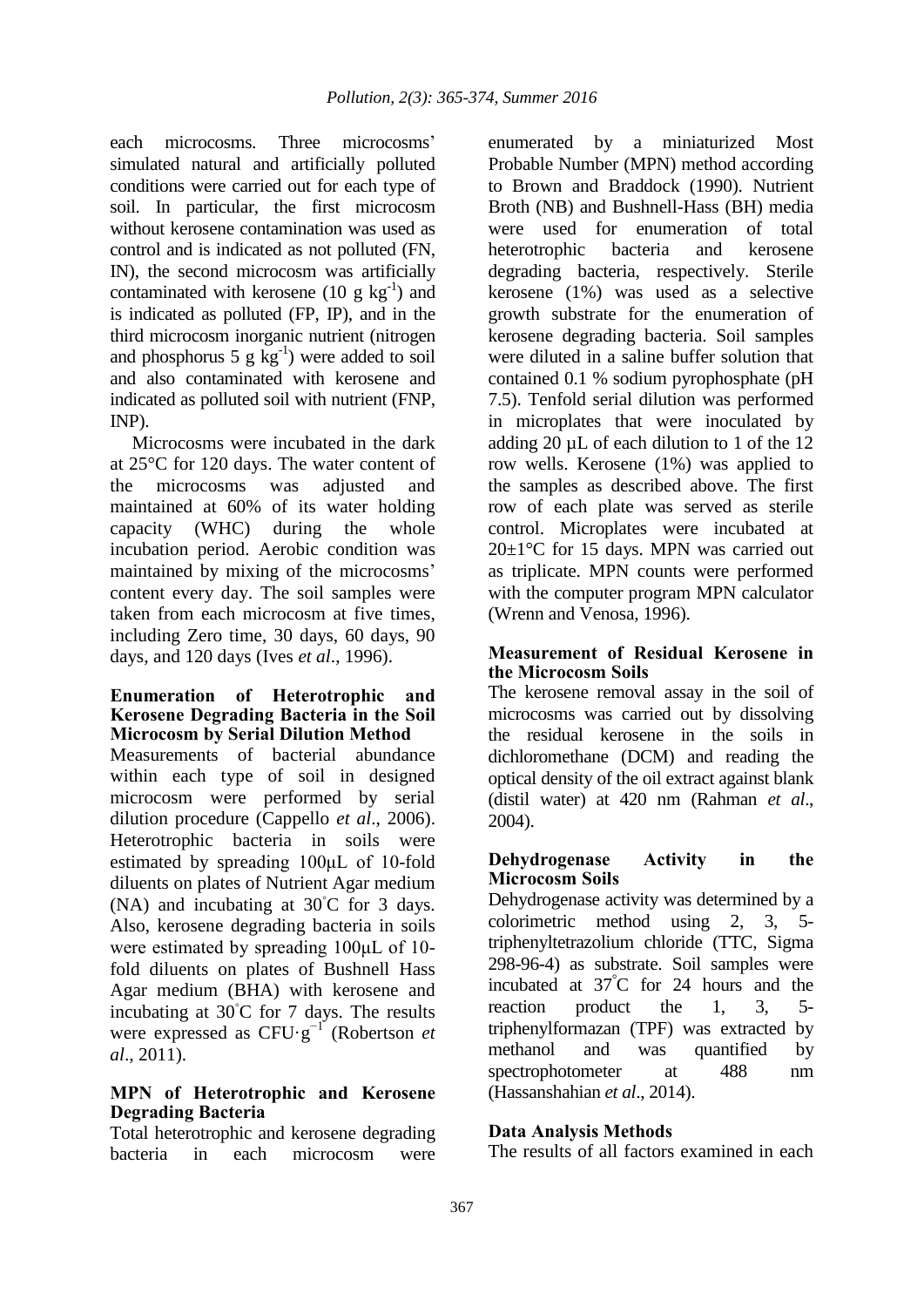microcosm during different times of incubation with three replications were entered into SPSS software and the statistical analysis of the relationship between different factors was analyzed. Duncan test was used to test the significant level of 0.05%.

#### **RESULTS**

## **The Quantity of Heterotrophic Bacteria in Soil Microcosms**

The quantities of heterotrophic bacteria in two studied microcosms in different conditions were measured by serial dilution method. The results are presented in Figure 1. As shown in this figure, the quantity of heterotrophic bacteria have different patterns in these two soil types as the increase in the quantity of these bacteria in industrial soil takes place on the  $60<sup>th</sup>$  day of incubation whereas this increment is observed on the  $90<sup>th</sup>$  day for forest soil microcosms. Although, the quantity of heterotrophic bacteria in forest soil  $(2\times10^9)$ was higher than industrial soil  $(5\times10^8)$ .

The results of most probable number (MPN) of heterotrophic bacteria in the study's microcosms are shown in Figure 1. It can be concluded from this figure that a reduction pattern on heterotrophic bacteria had been observed in industrial soil microcosms till  $30<sup>th</sup>$  day, but after that, the quantity of heterotrophic bacteria has been increasing. Although, in forest soil microcosms this reduction takes place until the  $60<sup>th</sup>$  day. The maximum MPN value of heterotrophic bacteria in forest and industrial soil was  $1 \times 10^{12}$  and  $8 \times 10^{11}$ (cell/g), respectively.



**Fig. 1. Quantification of heterotrophic bacteria in two soil types by CFU and MPN methods; a) CFU of heterotrophic bacteria in industrial soil, b) CFU of heterotrophic bacteria in forest soil, c) MPN of heterotrophic bacteria in industrial soil, d) MPN of heterotrophic bacteria in forest soil**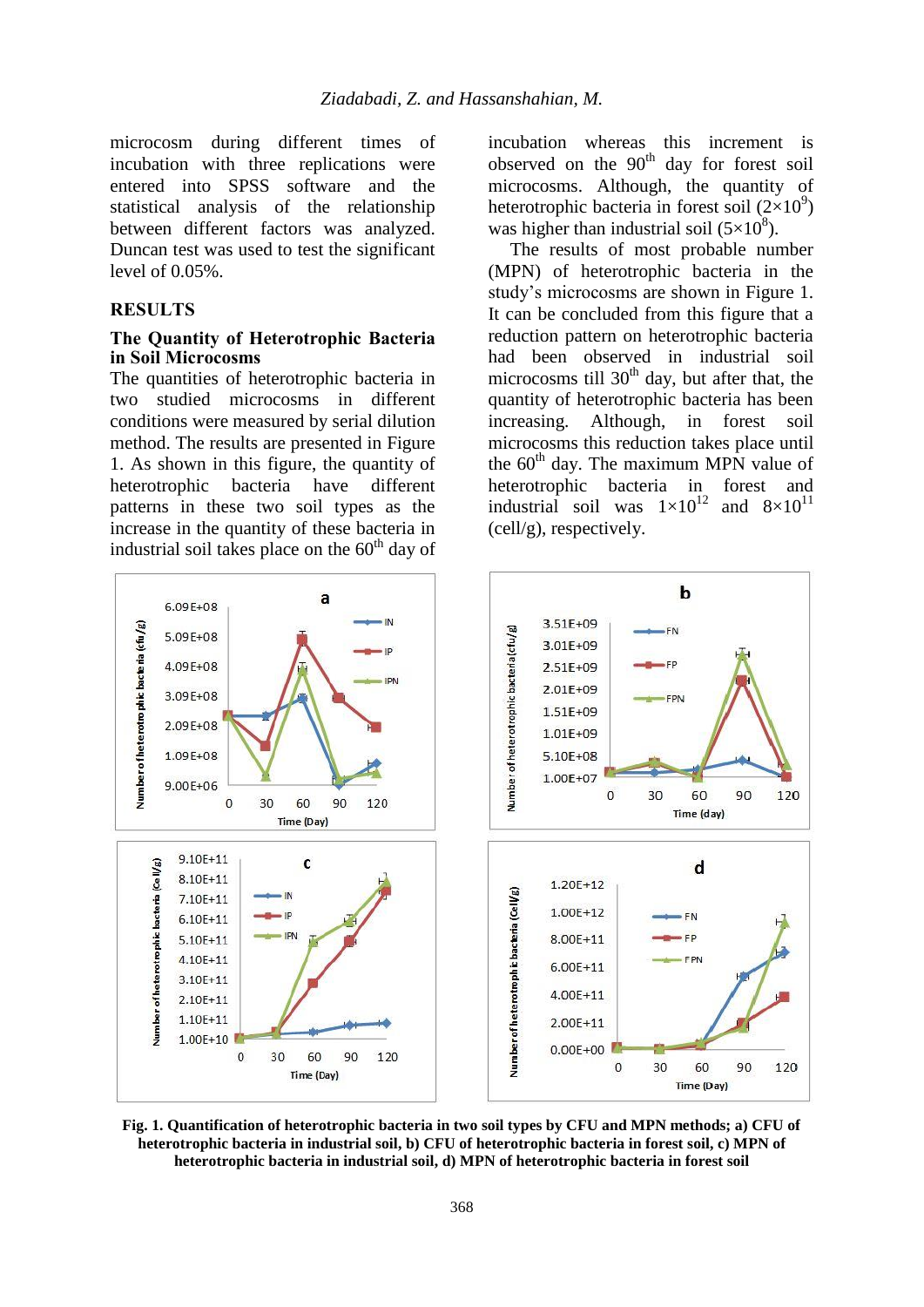## **The Quantity of Kerosene Degrading Bacteria in Soil Microcosms**

Kerosene degrading bacteria were counted in Bushnell Hass medium with kerosene as the only carbon and energy source. The results of this enumeration are illustrated in Figure 2. According to this figure, the number of kerosene degrading bacteria in soil microcosms had reduced until the  $60<sup>th</sup>$ day of treatment, but after that, the number of kerosene degrading bacteria has been increasing in all microcosms except on uncontaminated microcosm (FN and IN). Generally, the number of kerosene degrading bacteria in all soils is dramatically less than the number of heterotrophic bacteria in soils. Of course, this result is also expectable because kerosene degrading bacteria only use kerosene but heterotrophic bacteria can use other carbonic resources as well. The highest quantity of kerosene degrading

bacteria in forest and industrial soil was  $1\times10^5$  and  $9\times10^4$  (CFU/g) respectively.

Kerosene degrading bacteria were quantified in MPN method using kerosene as the only carbon source and turbidity as positive MPN indicator. The results are shown in Figure 2. As shown in this figure, the quantity of kerosene degrading bacteria is slowly increasing. This pattern can be attributed to the toxic effect of kerosene and bacteria adapted after passing the time. The other noticeable point which can be understood from this figure is that the number of kerosene degrading bacteria in contaminated microcosm with nutrient (FNP and INP) was higher than other microcosms (FN, FP and IN, IP). The highest MPN values of kerosene degrading bacteria in forest and industrial soil were  $1\times10^5$  and  $8\times10^5$  (cell/g) respectively.



**Fig. 2. Quantification of degrading bacteria in two types of soil by CFU and MPN methods, a) CFU of degrading bacteria in industrial soil, b) CFU of degrading bacteria in forest soil, c) MPN of degrading bacteria in industrial soil, d) MPN of degrading bacteria in forest soil**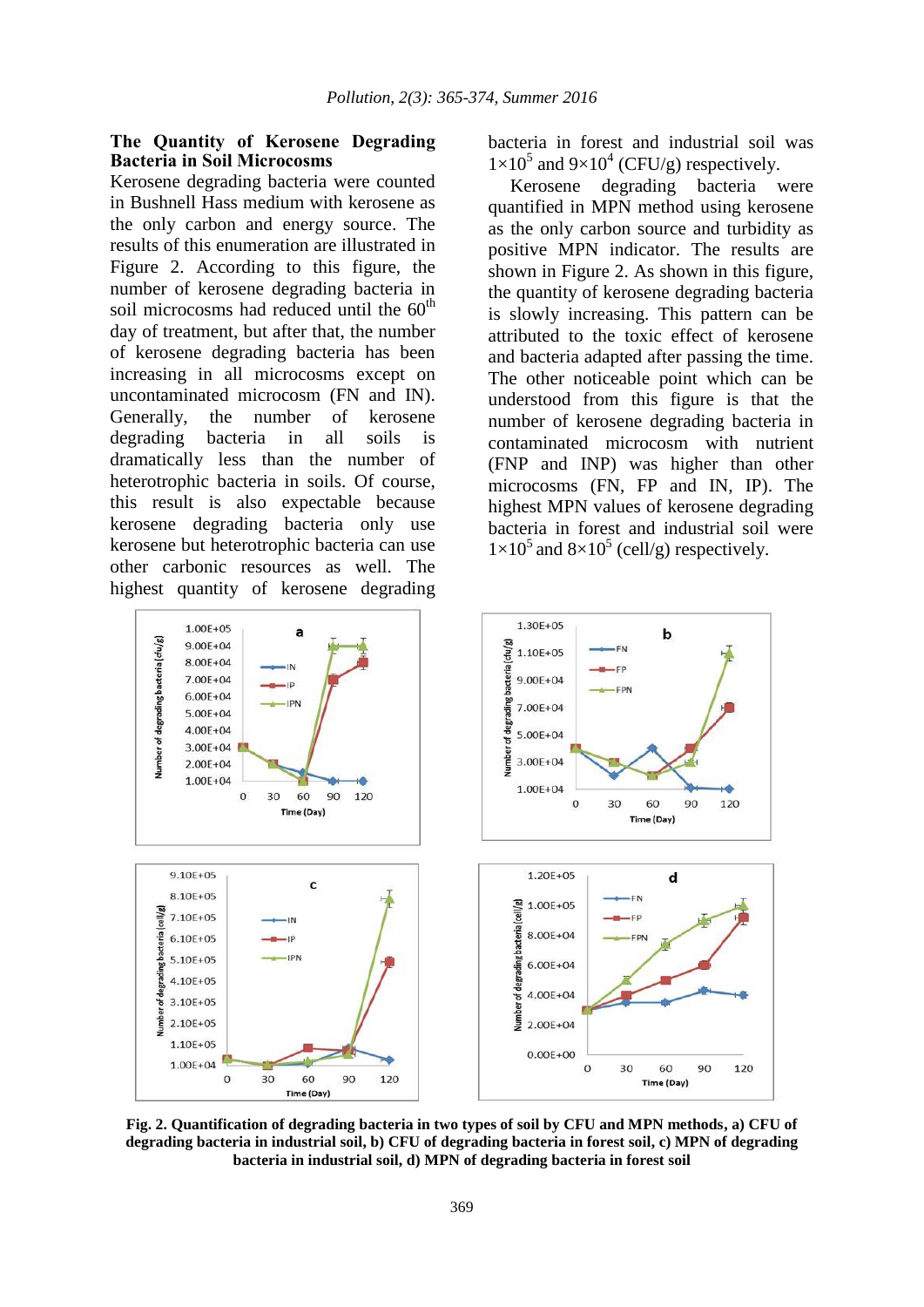## **Dehydrogenase Activity in the Study's Microcosms**

Evaluating the activity of some enzymes in microcosms can provide suitable information about bacteria and microbial community. In this study, the activity of dehydrogenase enzyme was investigated. This enzyme is a suitable indicator for the overall intensity of microbial metabolism. As it can be seen in Figure 3, in industrial soil microcosms, this enzyme has increased its activity until  $30<sup>th</sup>$  day of experiment and after this time the activity of enzyme has dramatically decreased. However, in the forest soil microcosms, the reduction in enzyme activity is seen on the  $90<sup>th</sup>$  day of incubation. Among three different kinds of microcosm, polluted microcosm to oil and with addition of nutrient (FPN and IPN) has the highest dehydrogenase enzyme activity.

## **Kerosene Degradation in the Study's Microcosms**

One of the important indicators in studying soil's microcosms is the rate of eliminating kerosene during the time of incubation. The percentage of kerosene degradation was calculated for each soil microcosm separately. The results are shown in Figure 4. This figure confirms that by passing the incubation time, the rate of kerosene degradation in all microcosms has increasing pattern. Thus, the lowest percentage of degradation was on the first day of experiment  $(T_0)$  and the highest kerosene degradation took place on the last day of experiment  $(120<sup>th</sup>$  day). But this pattern and the rate of degrading are not equal in all microcosms. The highest percentage of kerosene degradation is related to polluted microcosms with nutrition (FNP, INP).



**Fig. 3. The activity of dehydrogenase enzyme in designed soil microcosms a) Forest soil, b) Industrial soil**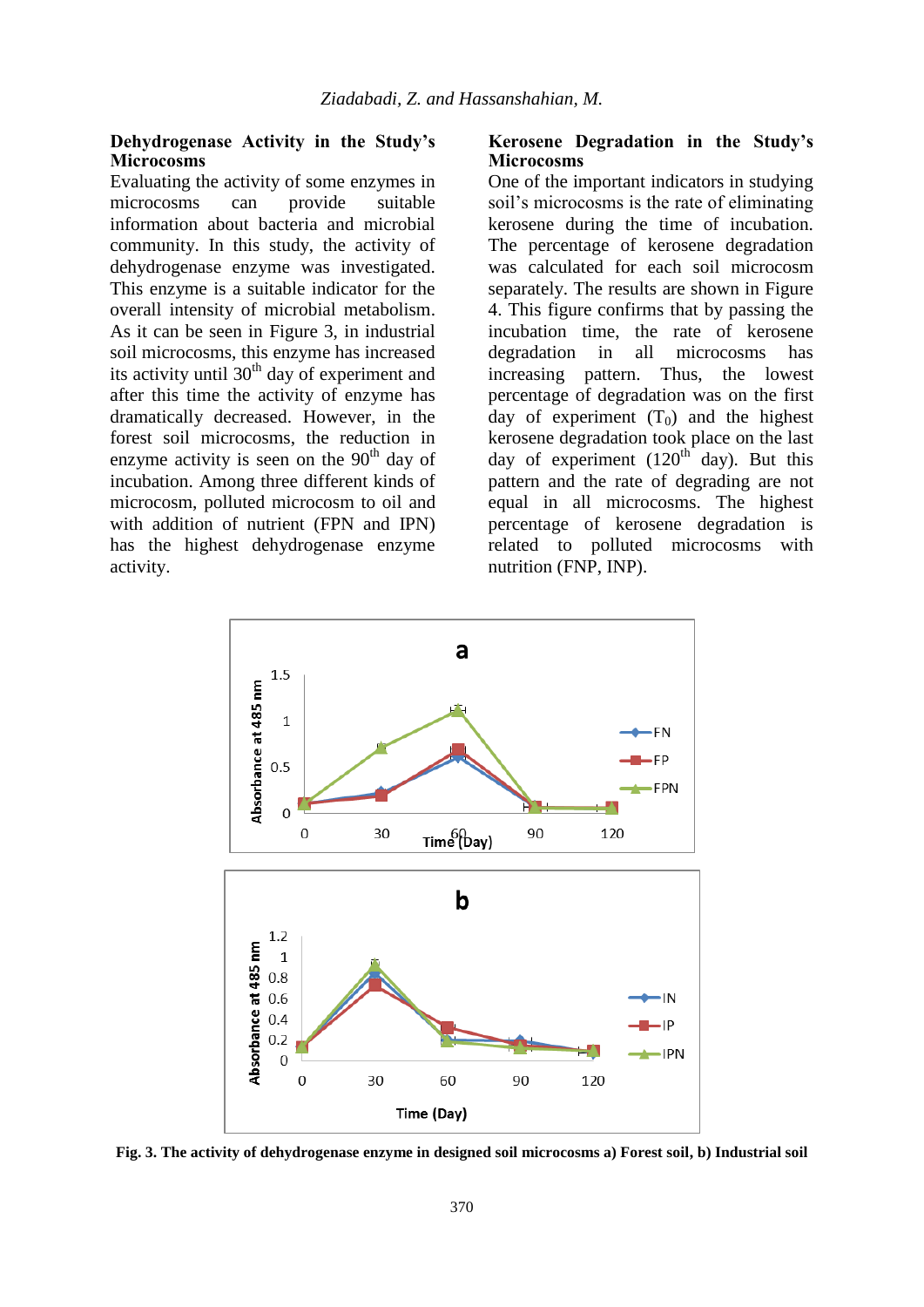

**Fig. 4. The Percentage of kerosene degradation in soil microcosm's during 120 days of incubation**

#### **Statistical Analysis of Data**

Each studied factor in all soil microcosms such as total numbers of heterotrophic bacteria, total number of degrading bacteria, enzyme activity, and percentage of kerosene degradation was statistically analyzed in SPSS software with Duncan test in confidence level of 0.05 percent. The results of this analysis are shown in Table 1. As shown in this table, there is a significant relationship between total numbers of heterotrophic bacteria (MPN) with other investigated factors. The other study's factors are not significantly different.

The effect of incubation times on evaluated factors and especially the percentage of kerosene degradation have been shown in Table 2. This table shows that times of 90 and 120 days of experiment are significantly different with other times (0, 30, and 60). This means that the evaluated factors in these two times are significantly different from other sampling times. This result confirmed that the main changes in microbial community take place after 60 days of oil pollution.

|                                          | N          | <b>Subset</b> |              |
|------------------------------------------|------------|---------------|--------------|
| <b>Factor Assay Duncan<sub>a,b</sub></b> |            |               |              |
| Enzyme                                   | $2.89E+10$ | $2.12E-01$    |              |
| Degradation                              | $2.89E+10$ | $4.67E + 01$  |              |
| <b>CFU</b> Degrader                      | $2.89E+10$ | $3.50E + 05$  |              |
| <b>MPN</b> Degrader                      | $2.89E+10$ | $6.41E + 04$  |              |
| CFU Heterotroph                          | $2.89E+10$ | $6.61E + 08$  |              |
| MPN Heterotroph                          | $2.89E+10$ |               | $1.73E + 11$ |
| Sig.                                     | P > 0.05   |               |              |

**Table 1. Statistical analysis of all assayed factors in the mesocosms and relationship between these factors**

**Table 2. The effect of incubation time on measured factors in soil microcosms**

| Duncan $_{\rm a,b}$ | <b>Average of samples</b> |              | <b>Subset</b> |            |
|---------------------|---------------------------|--------------|---------------|------------|
| Day                 | N                         | Level        |               |            |
|                     |                           |              |               |            |
| 0 Day               | $2.04E+10$                | $2.50E + 09$ |               |            |
| 30 Day              | $2.04E+10$                | $3.96E + 09$ |               |            |
| 60 Day              | $2.04E+10$                | $4.09E + 09$ |               |            |
| 90 Day              | $2.04E+10$                |              | $3.45E+10$    |            |
| 120 Day             | $2.0E+10$                 |              |               | $5.71E+10$ |
| Sig.                | P > 0.05                  |              |               |            |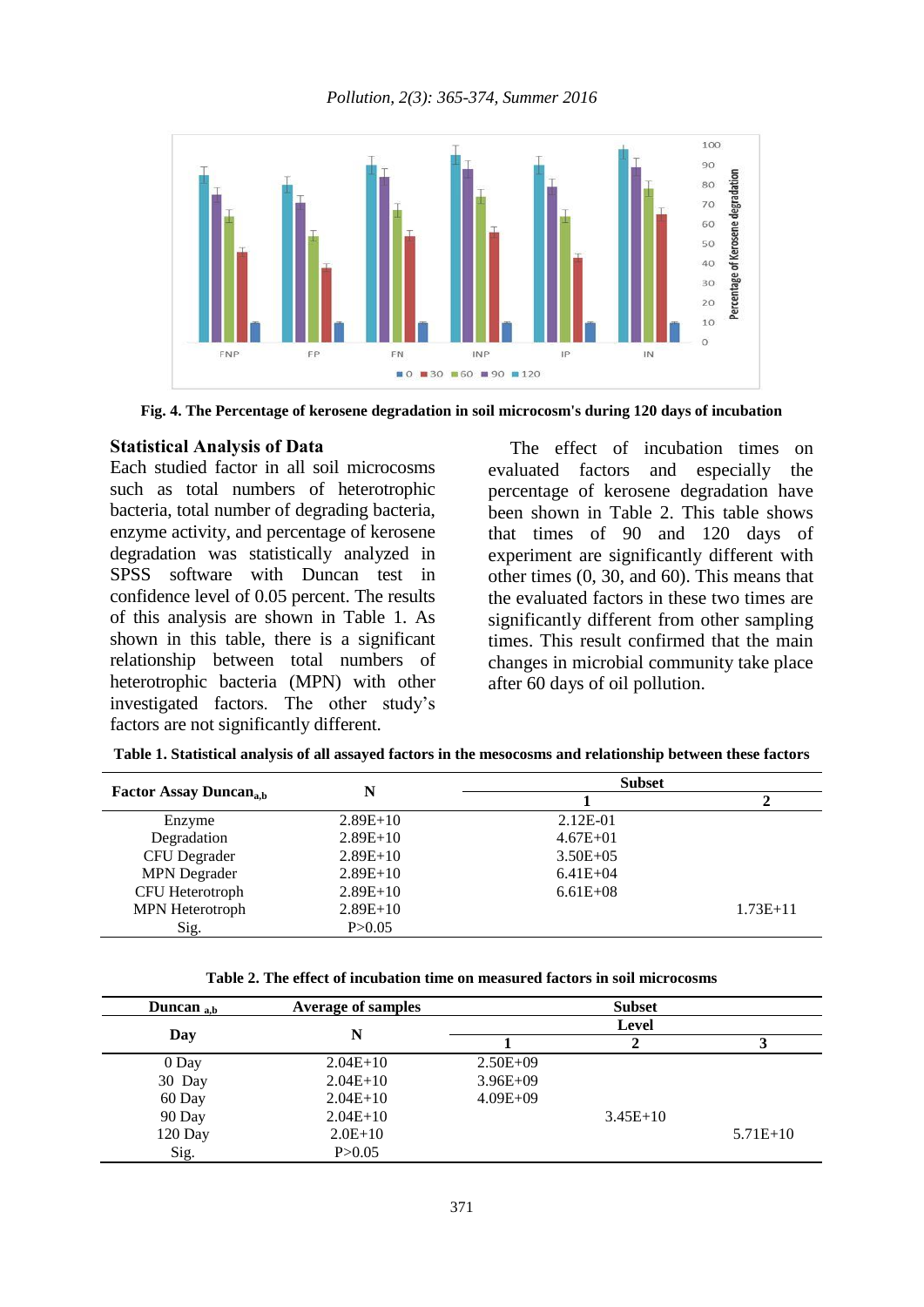# **DISCUSSION**

The results of enumeration of heterotrophic and degrading bacteria in industrial soil microcosm show that the quantity of heterotrophic bacteria in this soil is lower than forest soil microcosms but kerosene degrading bacteria have highest quantity in the industrial soil microcosms. These results confirm that, whereas the organic carbon in the industrial soil is high, the quantity of heterotrophic bacteria is low and it means that petroleum products cause the disappearance of sensitive bacteria and only degrading bacteria are selected and prevalent to total microbial community (Del Arco *et al*., 2001; Barathi and Vasudevan, 2001; Shukor *et al*., 2013).

The response of industrial soil microcosms to kerosene contamination was as follows: kerosene contamination has the low effect in this microcosm compared to forest microcosm. Two results confirm this interpretation; (a) the quantity of heterotrophic bacteria increase after the  $60<sup>th</sup>$  day of experiment, whereas this day of experiment, whereas this increase in other microcosms takes place on the  $90<sup>th</sup>$  day of incubation and (b) the number of kerosene degrading bacteria in the industrial microcosm was higher than forest microcosm. On the other hand, chronic pollution that is present in industrial soil cause enrichment and selection of degrading bacteria and for this reason the kerosene contamination does not have sever effect on this soil type (Delille and Coulon, 2008; Hassanshahian, 2014).

Some researchers also studied the effect of kerosene contamination on soil. For example, Li et al (2007) designed 110 days experiment to understand the effect of different concentrations of kerosene on industrial soil microcosms. Their results show that when 1000 mg/kg of kerosene enter the soil the growth of aerobic bacteria is stimulated and the activity of some enzymes such as dehydrogenase, orease, and poly phenol oxidase is increased.

Delille and Coulon (2008), by simulation of kerosene contamination on industrial soil in Belgium, show that kerosene degrading bacteria dramatically increase after kerosene contamination. Also, they conclude that after 90 days of contamination some biological and chemical properties of soil have changed.

Forest ecosystems are very rich in organic carbon. Forest soil humus is high because the plant material and the activity of rhizosphere microbes enhance the humus of this soil. In this research, the highest quantity of heterotrophic bacteria was reported in these soil microcosms that confirmed the abundance of organic carbon in this soil and it is used by all soil microbial community (Tebyanian *et al*, 2013).

The response of forest soil microcosms to kerosene contamination was interesting. The quantity of heterotrophic bacteria dramatically decreased after kerosene pollution. Kerosene degrading bacteria have lower quantity compared to industrial soil microcosms. These results establish that the adaptation of forest soil microbial community takes place more slowly compared to industrial soil. On the other hand, microbial community of forest soil was more sensitive than to kerosene contamination industrial soil (Radwan *et al*., 2005; Hassanshahian *et al*., 2013).

Some researchers have reported the effect of hydrocarbons pollution on forest soil that their results are in agreement with our results in this research. For example, Amadi *et al*. (1996) studied some properties of forest soil and microbial factors in Nigeria rainy forests after 17 years of crude oil contamination. Their results show that organic carbon decrease after oil contamination and the concentration of heavy metals was increased. Their results confirmed that crude oil contamination cause dramatic reduction in microbial diversity of forest soil. In another study performed by Riffaldi *et al*. (2006), a positive relationship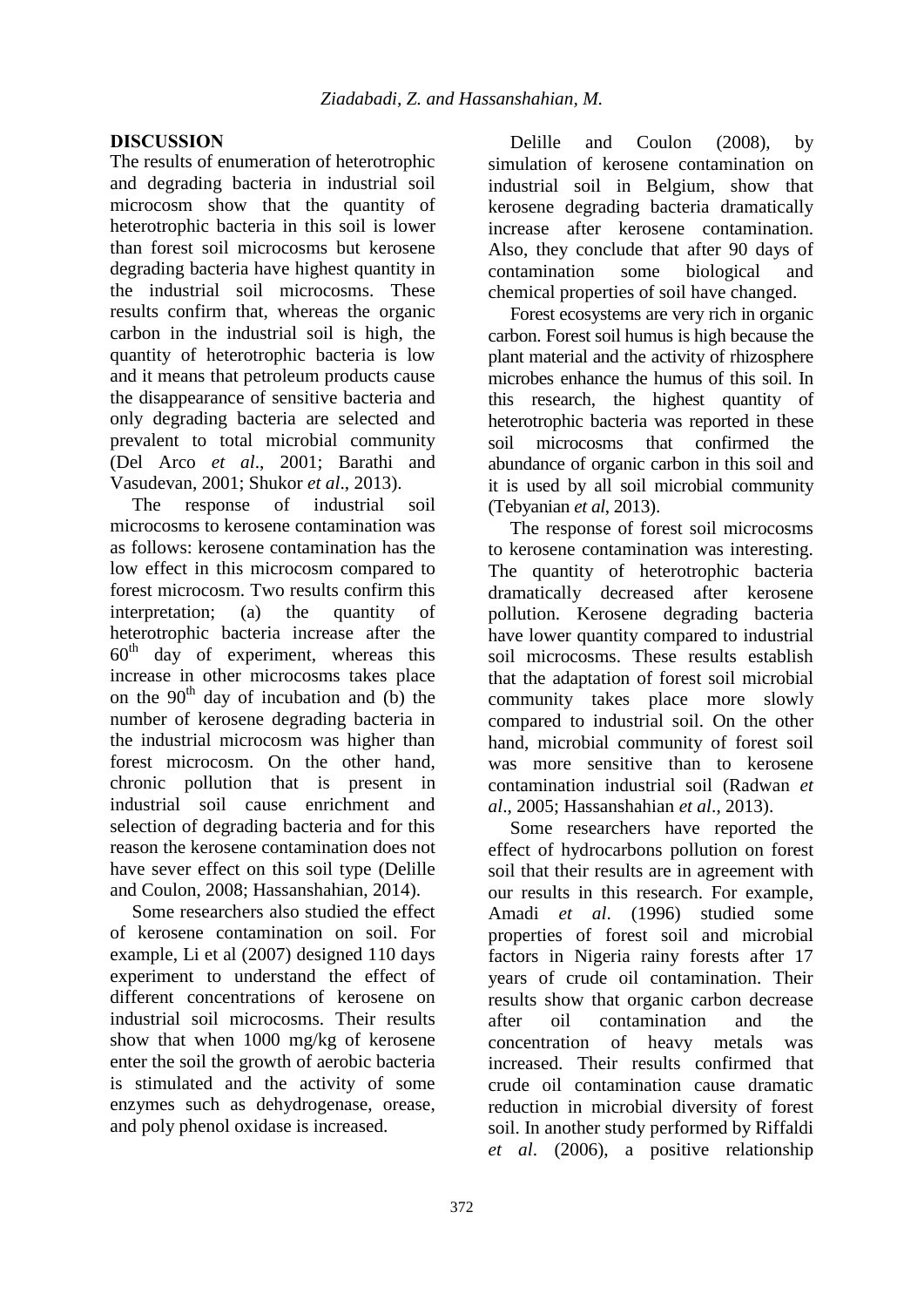between the remaining of kerosene concentration and quantity of organic carbon in forest soil with activity of deydrogenase and lipase enzyme was reported.

## **CONCLUSION**

Soil pollution by kerosene is an unavoidable case on the earth but the important issue is the accurate recognition of these effects and attempt to minimize them. In total, the results of this research showed that forest soil is a more sensitive soil to kerosene pollution compared to industrial soil. Statistical analysis of these results showed that appropriate time for soil return to normal condition is 90 days which is significantly different from other times. Using obtained results of this research, based on the type of soil, suitable strategies can be recommended for their survival. The novelty of this work is that until now there is not a comprehensive research on the effect of an oil product (such as kerosene) on soil. There are some studies in this field, but they use crude oil as source of pollutant and do not use crude oil products.

## **ACKNOWLEDGMENT**

This work was supported financially by Shahid Bahonar University of Kerman.

## **REFERENCES**

Alef, K. and Nanniper, P. (1995). Methods in applied soil microbiology and biochemistry, (Academic Press: New York). 228.

Amadi, A., Samuel, D. and Anthony, N. (1996). Chronic effects of oil spill on soil properties and microflora of a rainforest ecosystem in Nigeria. Water, Air, and Soil Pollut., 86, 1-11.

Barathi, S. and Vasudevan, N. (2001). Utilization of petroleum hydrocarbons by *Pseudomonas fluorescens* isolated from petroleum contaminated soil. Environ. Int., 26, 413-416.

Bayat, Z., Hassanshahian, M., Askeri Hesni, M. (2016). Study the symbiotic crude oil-degrading bacteria in the mussel Mactra stultorum collected from the Persian Gulf. Marine Pollution Bulletin. 105 (1), 120–124.

Cappello, S., Denaro, R., Genovese, M., Giuliano, L. and Yakimov, M.M. (2006). Predominant growth of *Alcanivorax* during experiments on oil spill bioremediation in mesocosms. Microbiol. Res., 162, 185-190.

Del Arco, J.P. and De Franca, F.P. (2001). Influence of oil contamination levels on hydrocarbon biodegradation in sandy sediment. Environ.Pollut., 110, 515-519.

Delille, D. and Coulon, F. (2008). Comparative mesocosm study of biostimulation efficiency in two different oil-amended sub-Antarctic soils. Microb. Ecol., 56, 243-252.

Emtiazi, G., Saleh, T. (2009). Hassanshahian, M. The effect of bacterial glutathione S-transferase on morpholine Degradation. Biotechnol. J. , 4, 202– 205.

Hassanshahian, M., Emtiazi, G., Cappello, S. (2012a). Isolation and characterization of crude-oildegrading bacteria from the Persian Gulf and the Caspian Sea. Mar. Pollut. Bull. 64, 7–12.

Hassanshahian, M., Tebyanian, H., Cappello, S. (2012b). Isolation and characterization of two crude-oil degrading yeast strains, Yarrowia lipolytica PG-20 and PG-32 from Persian Gulf. Mar. Pollut. Bull. 64, 1386–1391.

Hassanshahian, M., Ahmadinejad, M., Tebyanian, H., Kariminik, A. (2013). Isolation and characterization of alkane degrading bacteria from petroleum reservoir waste water in Iran (Kerman and Tehran provenances). Mar. Pollut. Bull. 73, 300–305.

Ives, A.R., Foufopoulos, J., Klopfer, E.D., Klug, J.L. and Palmer, T.M. (1996). Bottle or big-scale studies: how do we do ecology. Ecol., 77, 681-685.

Kasai, Y., Kishira, H., Sasaki, T., Syutsubo, K., Watanabe, K. and Harayama, S. (2002). Predominant growth of *Alcanivorax* strains in oilcontaminated and nutrient supplemented sea water. Environ. Microbio., 4, 141-147.

Lee, M., Kim, M.K., Singleton, I., Goodfellow, M. and Lee, S.T. (2006). Enhanced biodegradation of diesel oil by a newly identified *Rhodococcus baikonurensis* EN3 in the presence of mycolic acid. J. Appl. Microbiol., 100, 325–333.

Li, Z.Y., Kravchenko, I., Xu, H. and Zhang, C. (2007). Dynamic changes in microbial activity and community structure during biodegradation of petroleum compounds: A laboratory experiment. J. Environ. Sci., 19, 1003–1013.

Nisha, P., Nayana, M. and Varghese, M. (2013). Degradation Studies on Diesel Oil Using Bacterial